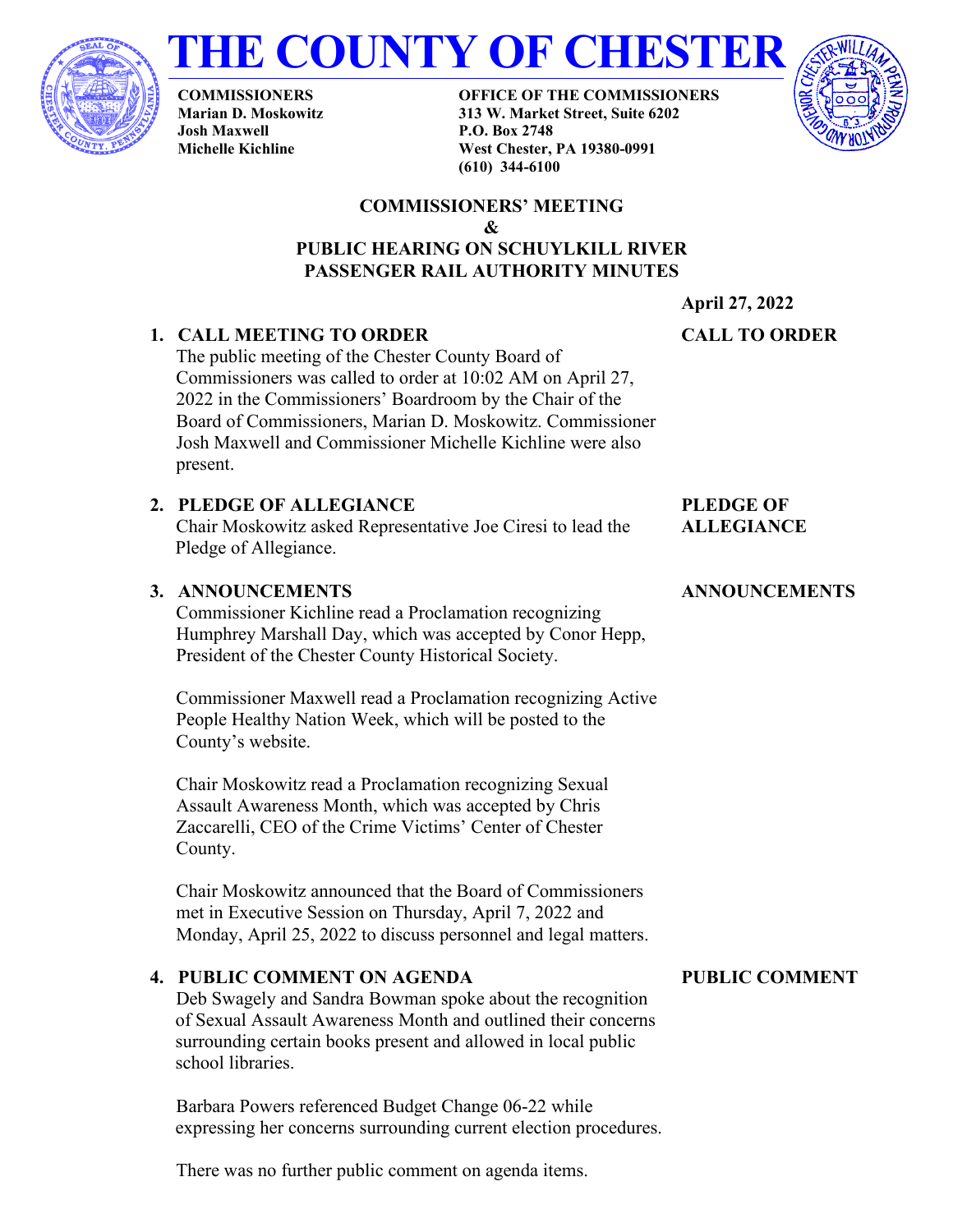|                                                                                                                                                                                                                                       | 5. ADOPTION OF AGENDA<br>Commissioner Maxwell made a motion to adopt the agenda.<br>Commissioner Kichline seconded the motion. Motion carried to<br>adopt the April 27, 2022 Commissioners' Meeting agenda.                                                                                                                                                                                                                         | <b>ADOPTION OF</b><br><b>AGENDA</b> |
|---------------------------------------------------------------------------------------------------------------------------------------------------------------------------------------------------------------------------------------|-------------------------------------------------------------------------------------------------------------------------------------------------------------------------------------------------------------------------------------------------------------------------------------------------------------------------------------------------------------------------------------------------------------------------------------|-------------------------------------|
| <b>6. CONSENT AGENDA – Commissioner Kichline made a vote to</b><br>approve the following routine items of business without<br>discussion. Commissioner Maxwell seconded the motion.<br>Motion carried to approve the following items: |                                                                                                                                                                                                                                                                                                                                                                                                                                     | <b>CONSENT AGENDA</b>               |
| a.                                                                                                                                                                                                                                    | Minutes of the April 7, 2022 Commissioners' Meeting                                                                                                                                                                                                                                                                                                                                                                                 | <b>Approval of Minutes</b>          |
|                                                                                                                                                                                                                                       | b. Resolution 22-22<br>Resolution of the Chester County Commissioners authorizing<br>the exoneration of certain county taxes for the North<br>American Islamic Trust in Tredyffrin Township.                                                                                                                                                                                                                                        | <b>Resolution 22-22</b>             |
| $c_{\cdot}$                                                                                                                                                                                                                           | <b>Resolution 23-22</b><br>Resolution of the Chester County Commissioners authorizing<br>the exoneration of certain county taxes for Tredyffrin/<br>Easttown School District in Tredyffrin Township.                                                                                                                                                                                                                                | <b>Resolution 23-22</b>             |
|                                                                                                                                                                                                                                       | d. Resolution 24-22<br>Resolution of the Chester County Commissioners approving<br>the Chester County Industrial Development Authority Next<br>Generation Farmer Loan application/project on behalf of<br>John G. and Esther S. Stoltzfus.                                                                                                                                                                                          | <b>Resolution 24-22</b>             |
| e.                                                                                                                                                                                                                                    | <b>Resolution 25-22</b><br>Resolution of the Chester County Commissioners approving<br>the Chester County Industrial Development Authority Next<br>Generation Farmer Loan application/project on behalf of<br>Christian E. and Katie F. Stoltzfus.                                                                                                                                                                                  | <b>Resolution 25-22</b>             |
| f.                                                                                                                                                                                                                                    | Contracts<br><b>Aging Services</b><br>Contract<br>With: Moore, Megan M.<br>Amount: \$30,000.00<br>Purpose: In-Home and Telecommunication<br><b>Psychological Consultant Services</b><br>Term: 05/01/2022-06/30/2024<br><b>Facilities</b><br><b>Contract Amendment</b><br>With: McCormick Taylor, Inc.<br>Amount: \$0.00<br>Purpose: Restricted Access Assessment of the<br>Brandywine Valley viaduct<br>Term: 05/01/2022-12/31/2022 | Contracts                           |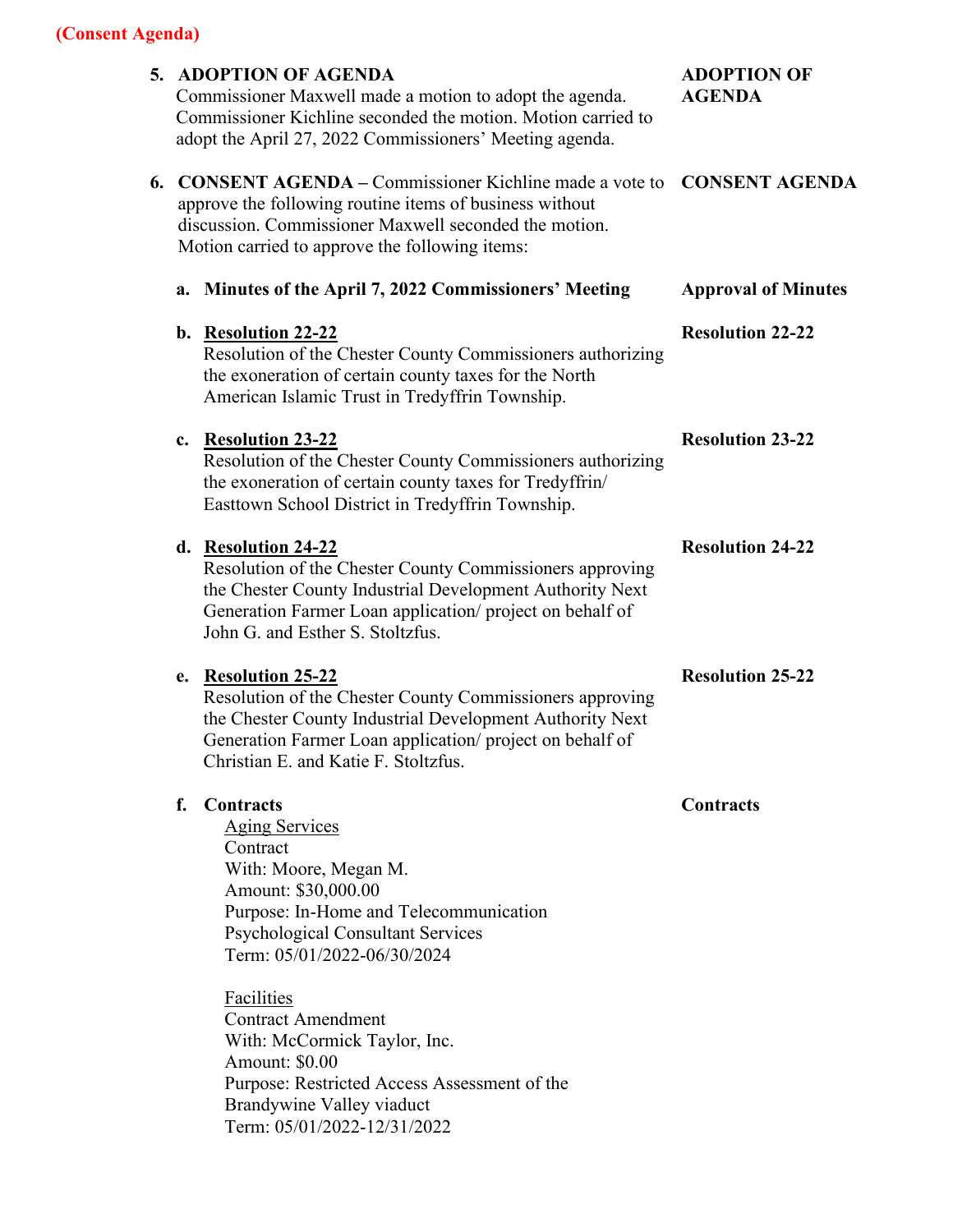Managed Behavioral Healthcare **Contract** With: Penn Psychiatric Center Amount: \$361,724.00 Purpose: Expansion of CommonGround Services for the HealthChoices Program Term: 05/01/2022-12/31/2022

Public Health Admin **Contract** With: Hammond, Aliya M. Amount: \$15,000.00 Purpose: Consumer Education Outreach in the greater Coatesville area Term: 04/27/2022-06/30/2022

### **g. Grants**

**Grants**

Adult Probation, Parole, and Pretrial Services Grant Application Renewal With: Pennsylvania Commission on Crime and Delinquency Amount: \$429,068.00 Description: Intermediate Punishment Program (State Intermediate Punishment/ Drug and Alcohol Restrictive Intermediate Punishment) Term: 07/01/2022-06/30/2023

Human Services Grant Award Renewal With: Pennsylvania Department of Human Services Amount: \$1,037,571.00 Description: Family Centers Term: 07/01/2022-06/30/2025

Mental Health/ Intellectual and Developmental Disabilities Grant Application Renewal With: Office of Mental Health and Substance Abuse Services Amount: \$240,000.00 Description: First Episode Psychosis Program Term: 07/01/2022-06/30/2023

Grant Application Renewal With: Pennsylvania Commission on Crime and Delinquency Amount: \$110,525.00 Description: Byrne Justice Assistance Grant Program – Cross-System Re-entry Social Worker for Prison Term: 07/01/2022-03/31/2023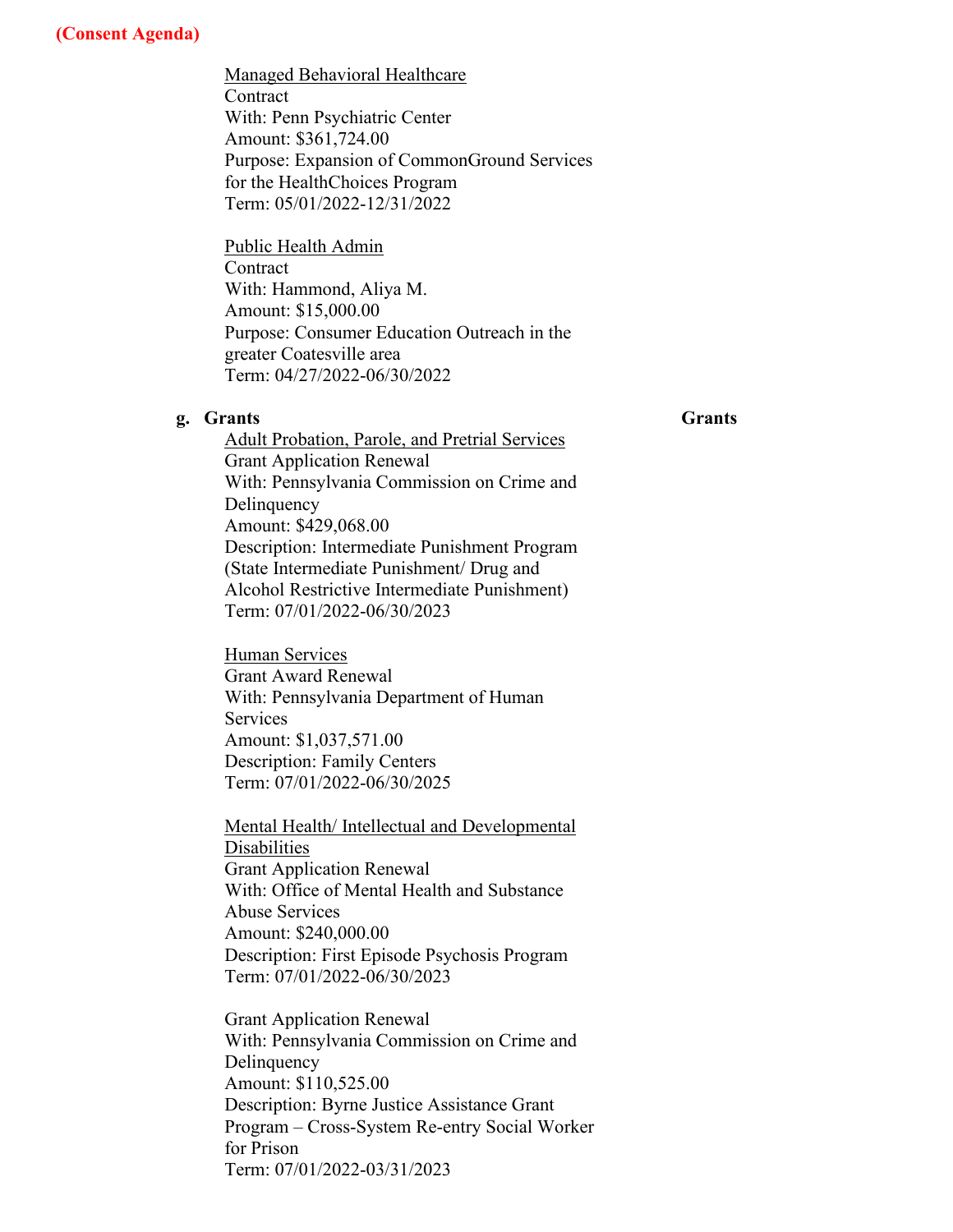Planning Commission Grant Award With: Pennsylvania Department of Conservation and Natural Resources Amount: \$60,000.00 Description: Countywide Trail Plan - Planning Term: 07/01/2022-12/31/2024

Public Health Grant Award Renewal With: Pennsylvania Department of Agriculture Amount: \$6,750.00 Description: Farmers Market Nutrition Program Term: 05/01/2022-12/31/2023

#### **h. HR Agenda**

**HR Agenda**

Hires and rehires **Transfers** Promotions Ends of employment Retirements

#### **i. Budget Change 06-22**

Department: Public Health Amount: \$1,368.00 To establish a budget for the Farmers Market Nutrition Program Grant

Department: Public Health Amount: \$2,500.00 To establish a budget for the National Environmental Health Association Grant

Department: Voter Services Amount: \$99,283.00 To roll forward of the Election Security Grant from 2021

Department: Voter Services Amount: \$214,520.00 To budget for an increase in poll worker pay and polling location compensation as authorized by Resolution 13-22

Department: Public Safety Communications Amount: \$80,885.00 To roll forward of the PEMA Interconnectivity Grant from 2021

#### **Budget Change 06-22**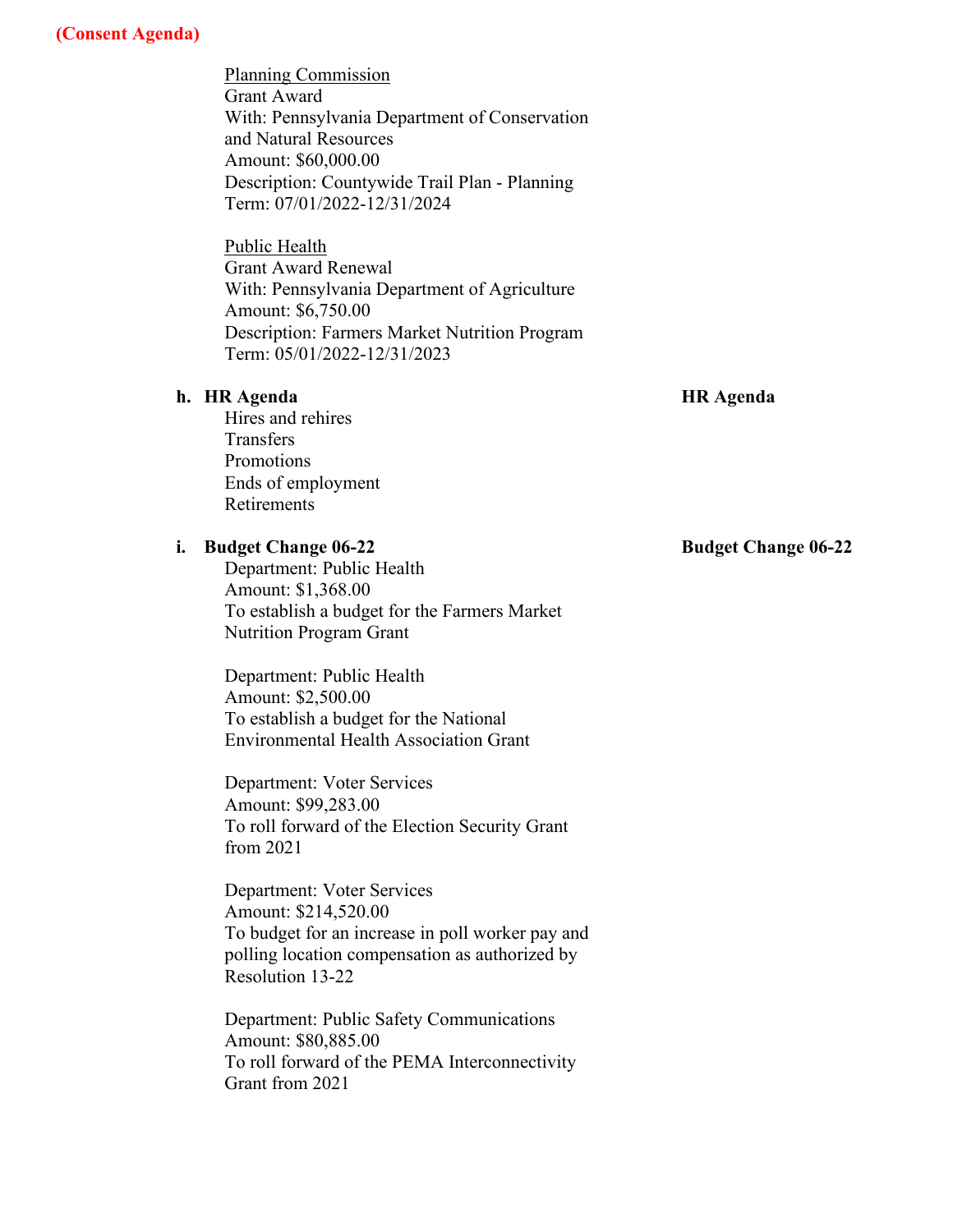Department: Workforce Development Amount: \$55,219.00 To establish budget for the PY19 Innovation Technology Action Group Next Gen Industry Partnership Grant

Department: Workforce Development Amount: \$160,000.00 To establish budget for the PY20 Ag Connect Next Gen Industry Partnership Grant

Department: Workforce Development Amount: \$194,782.00 To establish budget for the PY20 Innovation Technology Action Group Next Gen Industry Partnership Grant

Capital Reserve Fund No Net Change To carry-forward the 2021 Alternate 9-1-1 Center Infrastructure project

# **j.** Vouchers as submitted by Controller **Vouchers**

#### **7. OLD BUSINESS**

There were no items of old business.

### **8. PUBLIC HEARING ON SCHUYLKILL RIVER PASSENGER RAIL AUTHORITY**

Commissioner Maxwell made a motion to open the public hearing for the Schuylkill River Passenger Rail Authority. Commissioner Kichline seconded the motion. Motion carried to open the public hearing.

Chester County Planning Commission's Executive Director, Brian O'Leary, gave a presentation outlining the authority. Mayor of Phoenixville Peter Urscheler, State Representative Joe Ciresi, and local residents Alex Tablokov and David Meadows each expressed their thanks to everyone involved with forming the authority, and their support of it on behalf of the community as a much needed revitalization. Deputy County Administrator Erik T. Walschburger noted the receipt of a letter supporting the establishment of the Authority that was sent by State Senators representing Berks, Chester, and Montgomery Counties. Representative Ciresi submitted a letter of support from State Representatives representing the tri-county region. Both letters are attached to these meeting minutes.

Commissioner Kichline made a motion to close the public hearing for the Schuylkill River Passenger Rail Authority. Commissioner Maxwell seconded the motion. Motion carried to close the public hearing.

**OLD BUSINESS**

# **PUBLIC HEARING**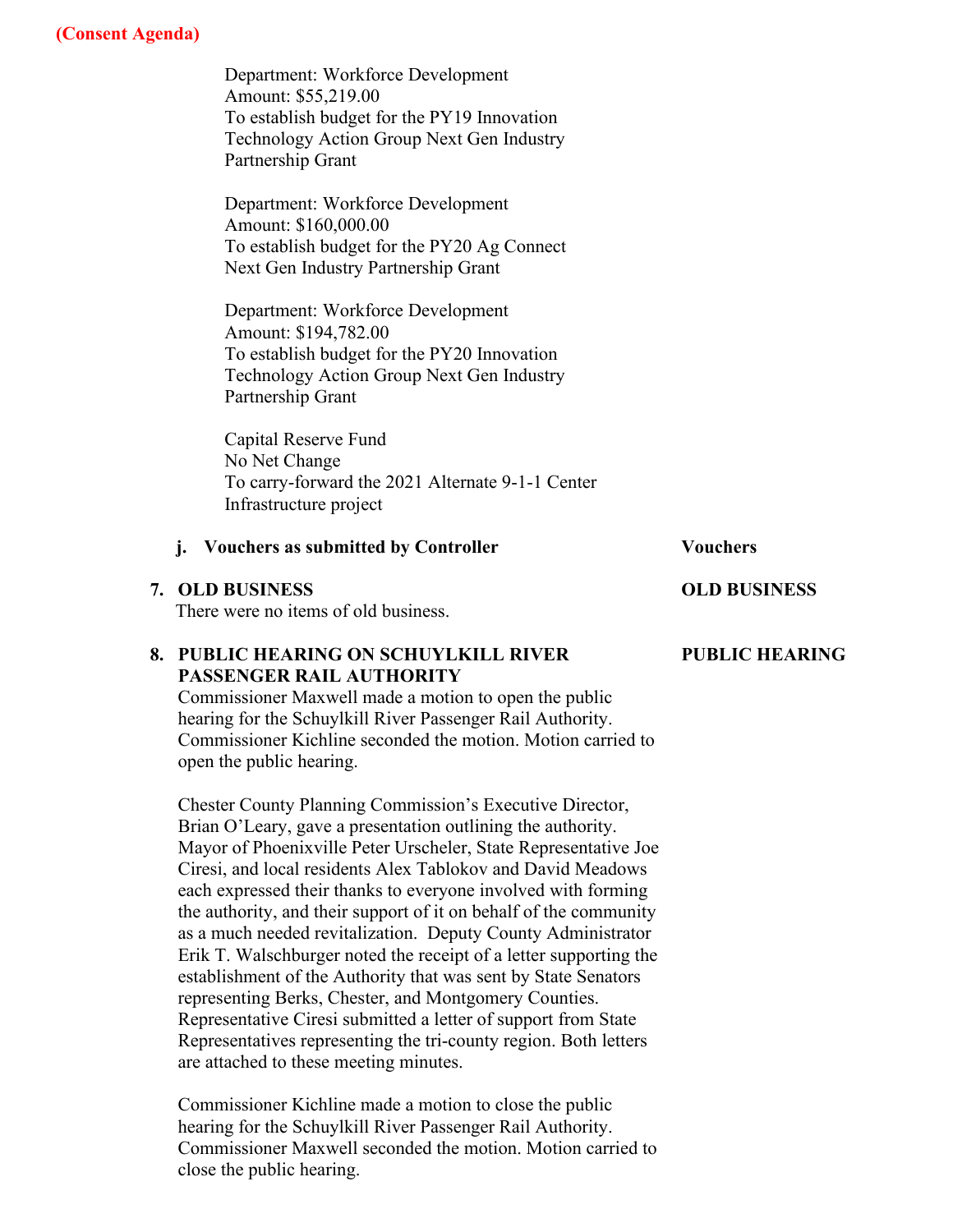| 9. NEW BUSINESS                                                                                                                                                                                                                                                                                                                                                                             |                                                                                                                                                                                                                                                                                                                                           | <b>NEW BUSINESS</b><br><b>Resolution 26-22</b> |
|---------------------------------------------------------------------------------------------------------------------------------------------------------------------------------------------------------------------------------------------------------------------------------------------------------------------------------------------------------------------------------------------|-------------------------------------------------------------------------------------------------------------------------------------------------------------------------------------------------------------------------------------------------------------------------------------------------------------------------------------------|------------------------------------------------|
| a. Resolution 26-22<br>Commissioner Maxwell made a motion to approve<br>Resolution 26-22 authorizing the County to incorporate,<br>jointly with the counties of Berks County, Pennsylvania and<br>Montgomery County, Pennsylvania, to form the Schuylkill<br>River Passenger Rail Authority. Commissioner Kichline<br>seconded the motion. Motion carried to approve Resolution<br>$26-22.$ |                                                                                                                                                                                                                                                                                                                                           |                                                |
|                                                                                                                                                                                                                                                                                                                                                                                             | b. Resolution 27-22<br>Commissioner Kichline made a motion to approve<br>Resolution 27-22 requesting appropriate funding to support<br>the increased demand for services within the mental health<br>system in the FY 2022-2023 State Budget. Commissioner<br>Maxwell seconded the motion. Motion carried to approve<br>Resolution 27-22. | <b>Resolution 27-22</b>                        |
|                                                                                                                                                                                                                                                                                                                                                                                             | c. Contracts<br>Commissioner Maxwell made a motion to approve the<br>Contracts Agenda. Commissioner Kichline seconded the<br>motion. Motion carried to approve the Contracts Agenda.                                                                                                                                                      | <b>Contracts</b>                               |
|                                                                                                                                                                                                                                                                                                                                                                                             | d. Grants<br>Commissioner Kichline made a motion to approve the Grants<br>Agenda. Commissioner Maxwell seconded the motion.<br>Motion carried to approve the Grants Agenda.                                                                                                                                                               | <b>Grants</b>                                  |
|                                                                                                                                                                                                                                                                                                                                                                                             | <b>10. COMMISSIONER REPORTS</b><br>Commissioner Maxwell reported that Saturday, April 30, 2022 is<br>National Adopt a Shelter Pet Day and encouraged everyone to<br>adopt a pet into a loving home if they are able and interested.                                                                                                       | <b>COMMISSIONER</b><br><b>REPORTS</b>          |
|                                                                                                                                                                                                                                                                                                                                                                                             | Commissioner Kichline reported that she recently attended a<br>Pennsylvania Bar Election Law Seminar and encouraged her<br>colleagues to consider inviting an outside party to review the<br>County's current election procedures.                                                                                                        |                                                |
|                                                                                                                                                                                                                                                                                                                                                                                             | <b>11. PUBLIC COMMENT</b><br>Jane Joyce, Bobbie Cerig, Dave Schumaker, Sandra Bowman,<br>Amanda Prince, Steve Larick, Joanne Bamber, Deb Swagely,                                                                                                                                                                                         | <b>PUBLIC COMMENT</b>                          |

Mary Bellemy, Daryl Campbell, Stephanie O'Brien, Karen Lampe, Sues S., Gary Heasley, and an unnamed individual expressed their concern over current election procedures and expressed their support for an audit of previous elections.

Michael Taylor, Solicitor for the Republican Committee of Chester County, asked if his recommended changes for ballot drop box procedures will be incorporated for the upcoming

Primary Election.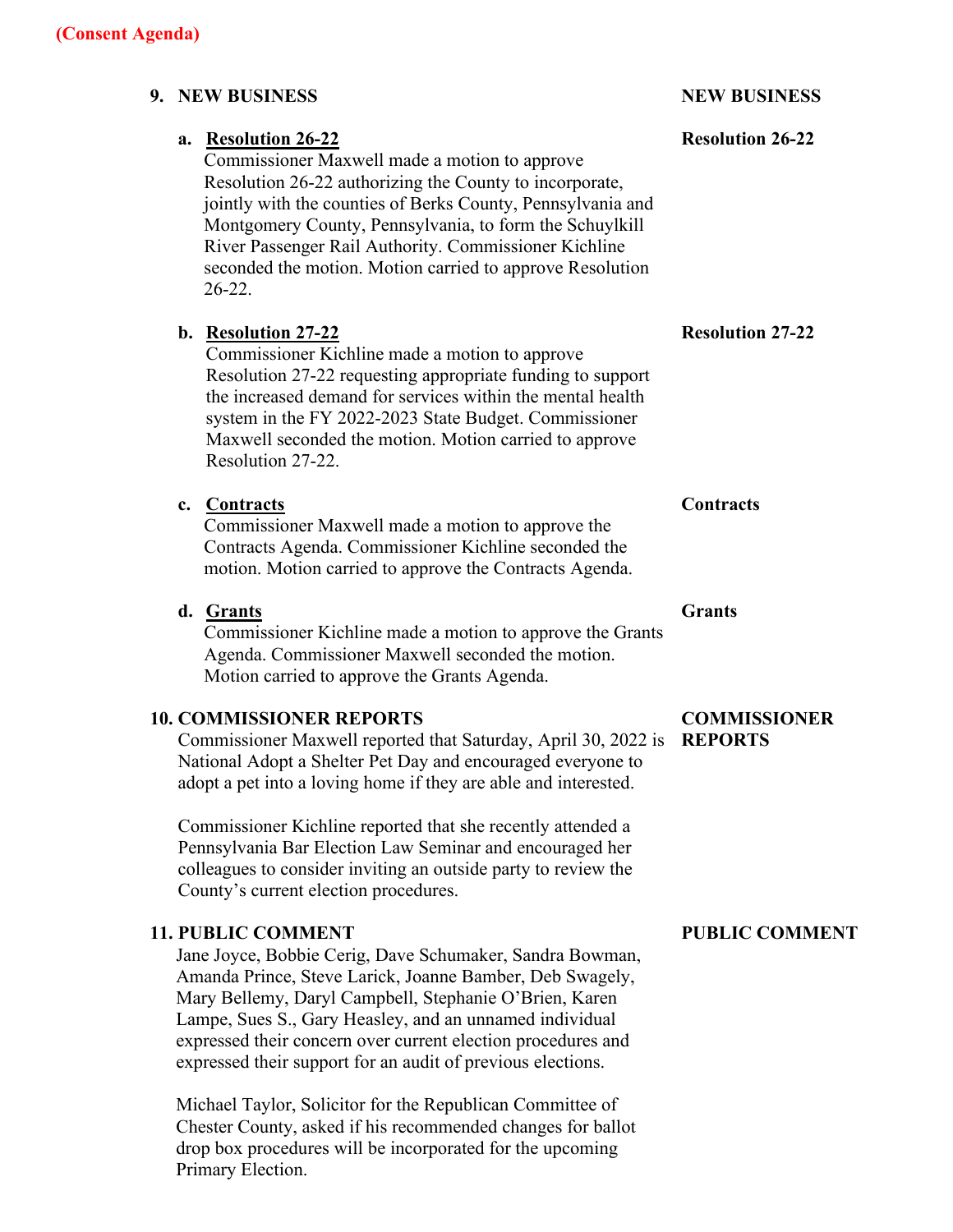Lynn Strauss, Jeff Hucakbee, Catherine Miller, and Ginny Kerslake expressed their support of the Board and the current elections procedures.

A woman speaking on behalf of Remy Way, who was unable to attend, expressed Remy's concern over the salary rates for parttime county employees.

There was no further public comment.

#### **12. ADJOURNMENT**

#### **ADJOURNMENT**

The meeting was adjourned following a motion made by Commissioner Kichline, which was seconded by Commissioner Maxwell. Motion carried to adjourn the meeting. Meeting adjourned at 12:23 PM.

Tilla

**Taken by Taylor Pettit On behalf of Chief Clerk Robert J. Kagel**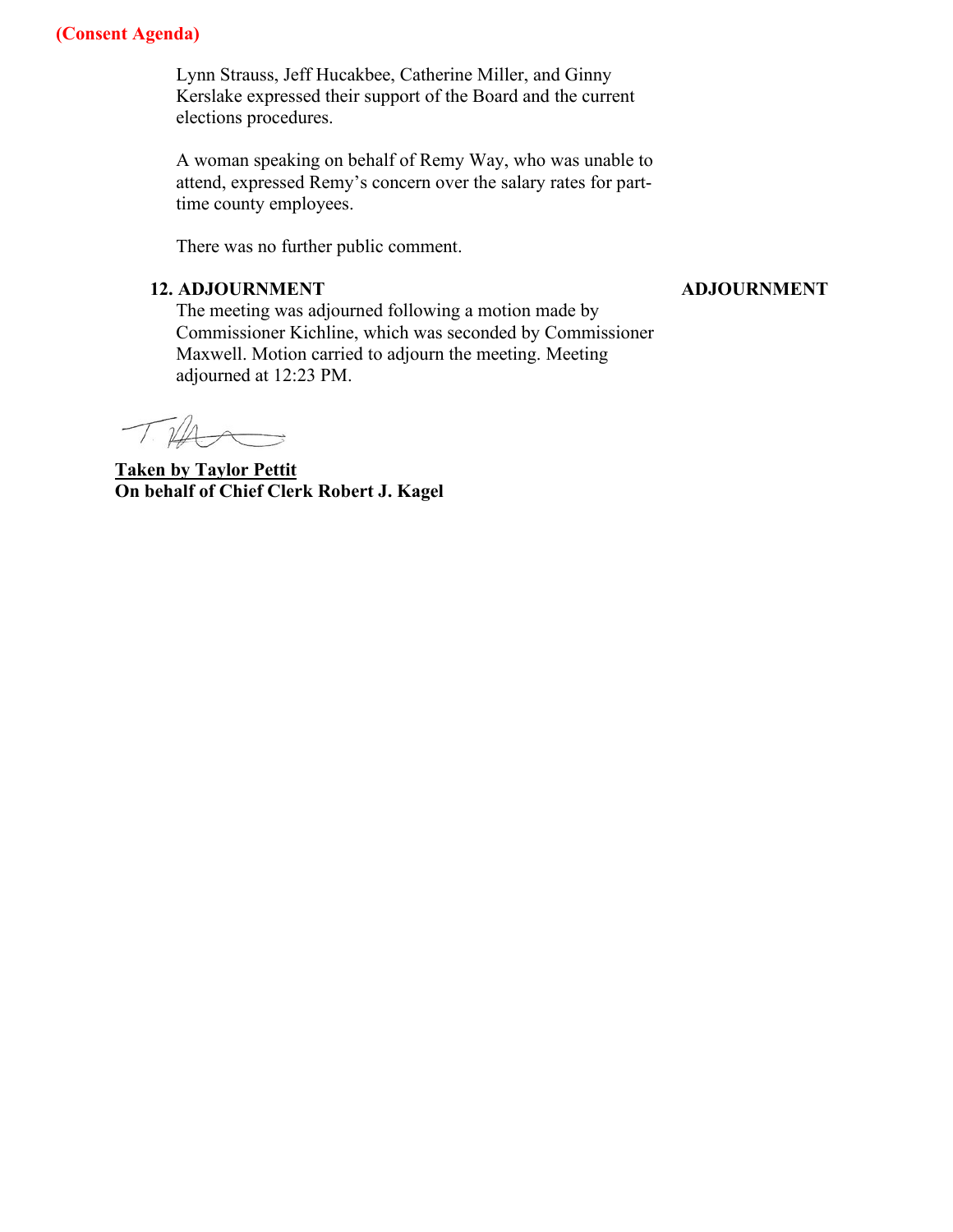Senate of Pennsylvania



April 18th, 2022

**Berks County Commissioners** 633 Court Street, 13th Floor Reading, PA 19601

**Chester County Commissioners** 313 West Market Street West Chester, PA 19380

**Montgomery County Commissioners** One Montgomery Plaza Norristown, PA 19401

Re: Support for the Formation of the Schuylkill River Passenger Rail Authority

Dear County Commissioners:

As state legislators representing the tri-county region of Berks, Chester, and Montgomery counties, we are writing to support the formation of the Schuylkill River Passenger Rail Authority (SRPRA) by your respective counties. With the transformative potential of restoring passenger train service to the Schuylkill River Valley, the formation of this authority would be an important step to unlocking far-reaching benefits for our region.

Since the termination of passenger train service west of Norristown in the early 1980s, the region has seen rapid population growth, development, and worsening traffic congestion. The restoration of passenger train service to this region would spur job creation and economic development, relieve traffic congestion, support community revitalization, boost property values, provide environmental benefits, and promote equity and inclusion for underserved populations. A TEMS study supports this project's potential as a major economic driver, projecting that it would generate almost \$1.4 billion in new regional income and increase property values by over \$1 billion over 30 years.

Bringing back train service has been identified as not only technically feasible and economically viable but was also found in a Fall 2021 study as the best option for Route 422 traffic congestion relief. Passenger rail is an effective and efficient way to move people along the corridor, and it will open up access to new job markets and economic opportunities for residents of Reading, Philadelphia, and communities along the train line, as well as provide access to dining, entertainment, educational, and cultural venues throughout the region. This will bring significant improvements in quality of life, support downtown revitalization efforts, and dramatically increase local, state, and federal tax revenues.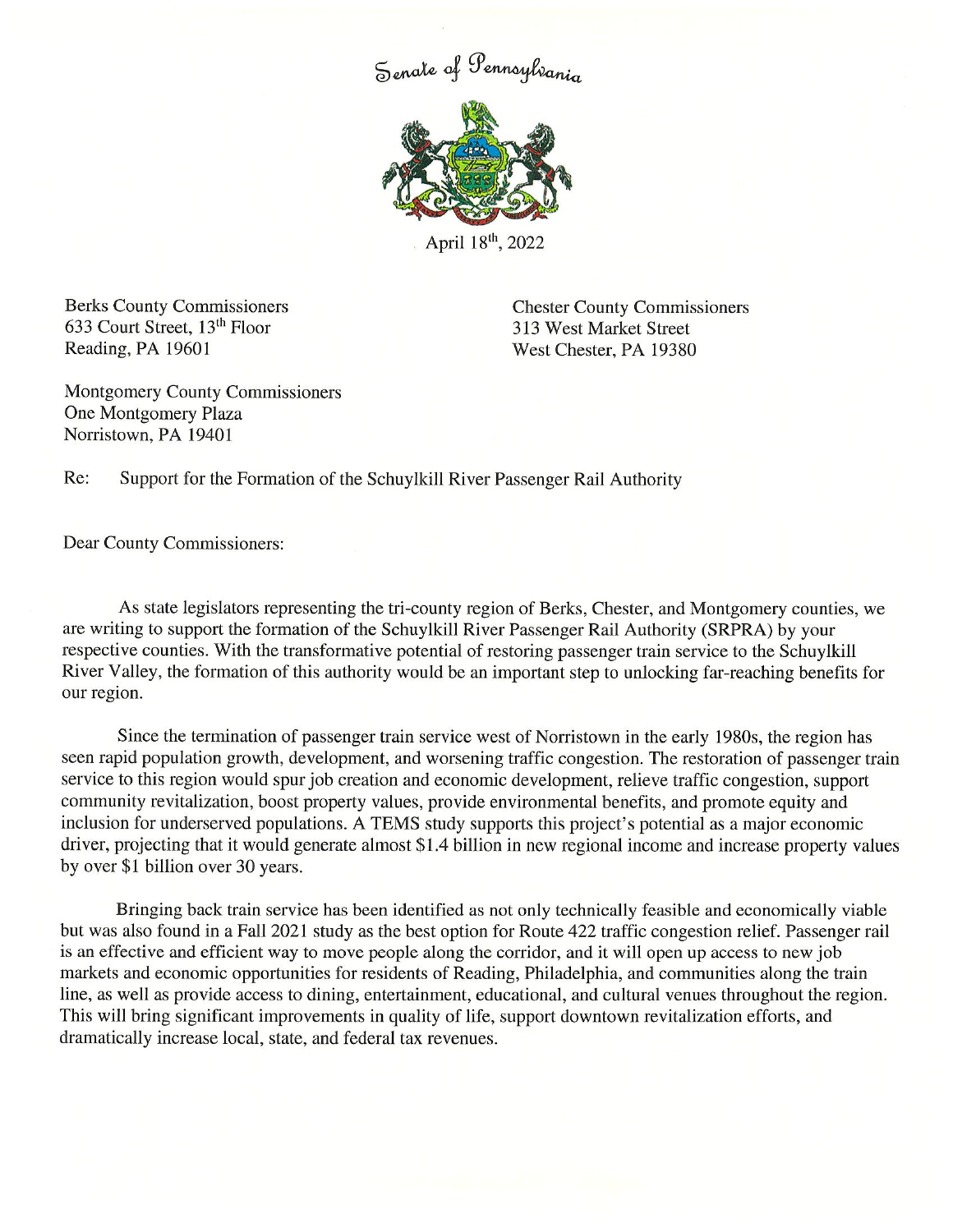April 18, 2022 **County Commissioners** Schuylkill River Passenger Rail Authority

Forming the Schuylkill River Passenger Rail Authority is an important next step on the path to restoring passenger train service and would allow the project to obtain state and federal funding, execute necessary contracts, select a service operator, and perform other work necessary for train service. With unprecedented federal funding available for new passenger rail service and Amtrak's demonstrated interest in this corridor through their Amtrak Connects Us vision, we need to seize this opportunity and continue building momentum for this project.

Creating an authority will allow the project to continue moving forward and get us closer to achieving significant benefits for Berks, Chester, and Montgomery counties. We hope that you will support creation of the SRPRA at your April commissioners' meetings. Thank you for your consideration.

Sincerely,

udith &. Ochwant

**Judith Schwank** State Senator - 11<sup>th</sup> District

**Art Haywood** State Senator - 4<sup>th</sup> District

**Tim Kearney** State Senator  $-26<sup>th</sup>$  District

dopullers

Amanda Cappelletti State Senator -  $17<sup>th</sup>$  District

**John Kane** 

State Senator - 9<sup>th</sup> District

**Katie Muth** State Senator  $-44<sup>th</sup>$  District

David A

State Senator - 29<sup>th</sup> District

**Scott Martin** State Senator - 13<sup>th</sup> District

h Mensch

State Senator  $-24$ <sup>th</sup> District

Maria Collett

State Senator - 12<sup>th</sup> District

T. Comitta

Carolyn Comitta State Senator  $-19<sup>th</sup>$  District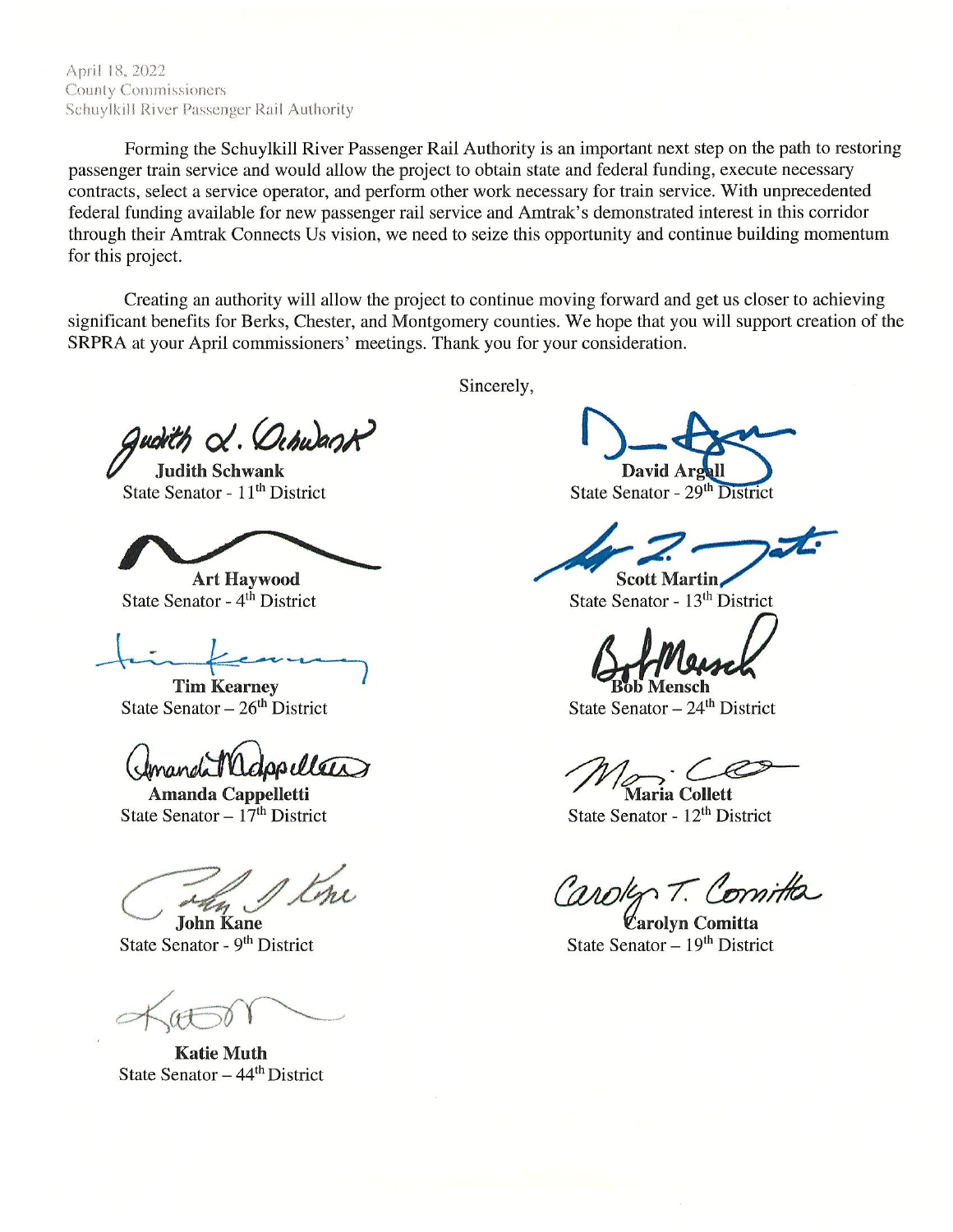**JOSEPH CIRESI, MEMBER 146TH LEGISLATIVE DISTRICT** 125A EAST WING P.O. BOX 202146 HARRISBURG, PENNSYLVANIA 17120-2146 (717) 783-4086 FAX: (717) 705-1891

PARK TOWNE PLAZA 301 N. LEWIS RD., SUITE 140C ROYERSFORD, PENNSYLVANIA 19468 (484) 200-8265 FAX: (484) 200-8275

March 31, 2022

**Berks County Commissioners** 633 Court Street, 13th Floor Reading, PA 19601

**Chester County Commissioners** 313 West Market Street West Chester, PA 19380

Montgomery County Commissioners One Montgomery Plaza Norristown, PA 19401

Re: Support for the Formation of the Schuylkill River Passenger Rail Authority

Dear County Commissioners:

As state legislators representing the tri-county region of Berks, Chester, and Montgomery counties, we are writing to support the formation of the Schuylkill River Passenger Rail Authority (SRPRA) by your respective counties. With the transformative potential of restoring passenger train service to the Schuylkill River Valley, the formation of this authority would be an important step to unlocking far-reaching benefits for our region.

Since the termination of passenger train service west of Norristown in the early 1980s, the region has seen rapid population growth, development, and worsening traffic congestion. The restoration of passenger train service to this region would spur job creation and economic development, relieve traffic congestion, support community revitalization, boost property values, provide environmental benefits, and promote equity and inclusion for underserved populations. A TEMS study supports this project's potential as a major economic driver, projecting that it would generate almost \$1.4 billion in new regional income and increase property values by over \$1 billion over 30 years.

Bringing back train service has been identified as not only technically feasible and economically viable, but was also found in a Fall 2021 study as the best option for Route 422 traffic congestion relief. Passenger rail is an effective and efficient way to move people along the corridor, and it will open up access to new job markets and economic opportunities for residents of Reading, Philadelphia, and communities along the train line, as well as provide access to dining, entertainment, educational, and cultural venues throughout the region. This will bring significant improvements in quality of life, support downtown revitalization efforts, and dramatically increase local, state, and federal tax revenues.

Forming the Schuylkill River Passenger Rail Authority is an important next step on the path to restoring passenger train service and would allow the project to obtain state and federal funding, execute necessary contracts, select a service operator, and perform other work necessary for train service. With unprecedented federal funding available for new passenger rail service and Amtrak's demonstrated interest in this corridor



House of Representatives

COMMONWEALTH OF PENNSYLVANIA

**HARRISBURG** 

#### **COMMITTEES**

POLICY, VICE CHAIR **EDUCATION** TOURISM & RECREATIONAL DEVELOPMENT. ARTS & ENTERTAINMENT SUBCOMMITTEE, CHAIR COMMERCE **GAMING OVERSIGHT** 

**CAUCUSES** 

BIPARTISAN FILM CAUCUS, CO-CHAIR LITTER CAUCUS, CO-CHAIR ANIMAL PROTECTION CAUCUS ARTS & CULTURE CAUCUS **CLIMATE CAUCUS** EARLY CHILDHOOD EDUCATION CAUCUS

**BOARDS** 

PA COUNCIL ON THE ARTS SPECIAL EDUCATION FUNDING COMMISSION